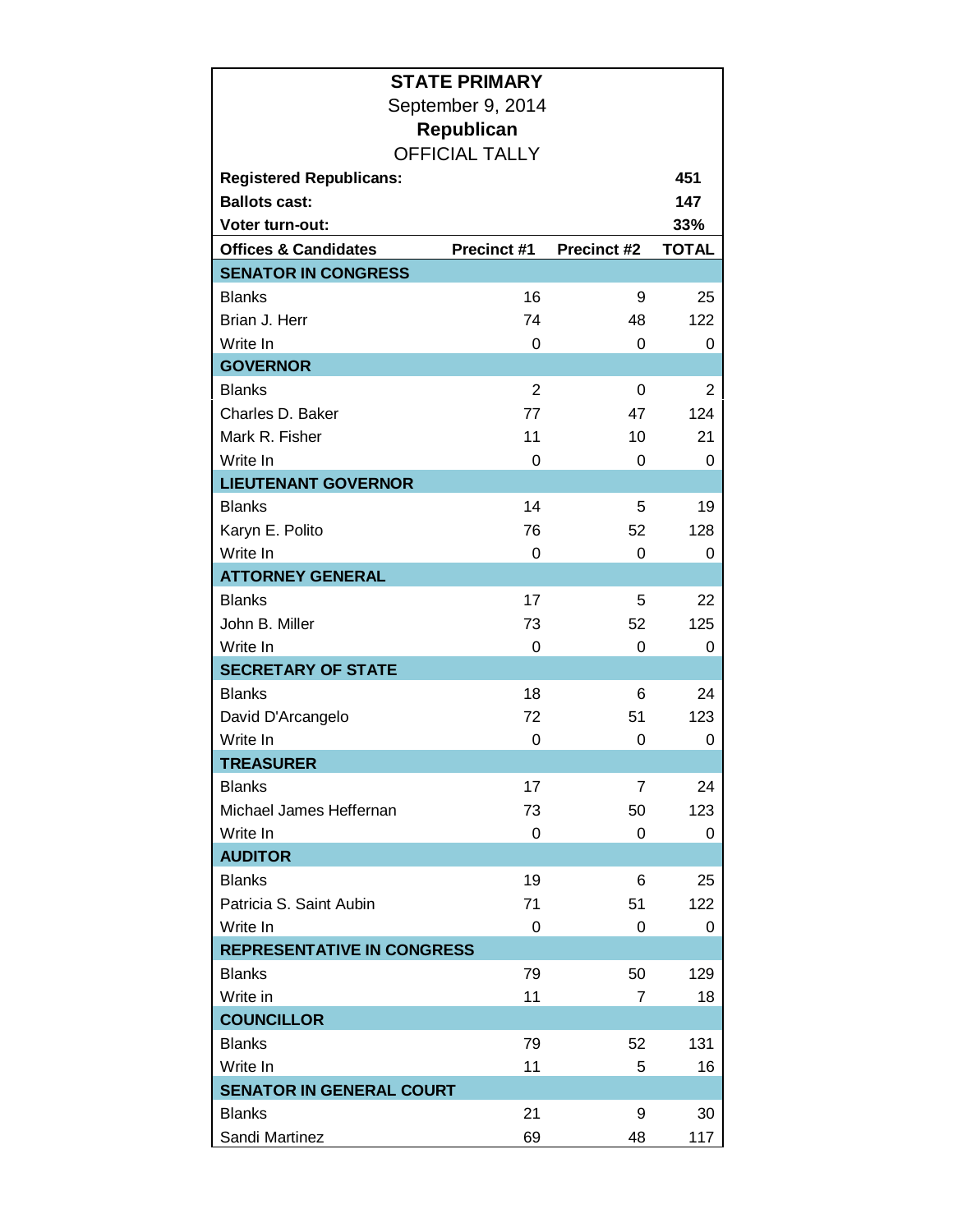| Write In                               | ∩  | 0  |     |
|----------------------------------------|----|----|-----|
| <b>REPRESENTATIVE IN GENERAL COURT</b> |    |    |     |
| <b>Blanks</b>                          | 80 | 53 | 133 |
| Write In                               | 10 | 4  | 14  |
| <b>DISTRICT ATTORNEY</b>               |    |    |     |
| <b>Blanks</b>                          | 81 | 54 | 135 |
| Write In                               | 9  | 3  | 12  |
| <b>REGISTER OF PROBATE</b>             |    |    |     |
| <b>Blanks</b>                          | 24 | 9  | 33  |
| John W. Lambert, Sr.                   | 66 | 48 | 114 |
| Write In                               | O  | ი  |     |
| <b>TOTAL REP BALLOTS CAST</b>          | 90 | 57 |     |

|                                 | <b>STATE PRIMARY</b>  |                    |              |
|---------------------------------|-----------------------|--------------------|--------------|
|                                 | September 9, 2014     |                    |              |
|                                 | <b>Democratic</b>     |                    |              |
|                                 | <b>OFFICIAL TALLY</b> |                    |              |
| <b>Registered Democrats:</b>    |                       |                    | 1470         |
| <b>Ballots cast:</b>            |                       |                    | 999          |
| <b>Voter turn-out:</b>          |                       |                    | 68%          |
| <b>Offices &amp; Candidates</b> | <b>Precinct #1</b>    | <b>Precinct #2</b> | <b>TOTAL</b> |
| <b>SENATOR IN CONGRESS</b>      |                       |                    |              |
| <b>Blanks</b>                   | 87                    | 51                 | 138          |
| Edward J. Markey                | 570                   | 281                | 851          |
| Write In                        | 8                     | $\overline{2}$     | 10           |
| <b>GOVERNOR</b>                 |                       |                    |              |
| <b>Blanks</b>                   | 7                     | 1                  | 8            |
| Donald M. Berwick               | 286                   | 113                | 399          |
| Martha Coakley                  | 215                   | 124                | 339          |
| Steve Grossman                  | 157                   | 96                 | 253          |
| Write In                        | 0                     | $\Omega$           | 0            |
| <b>LIEUTENANT GOVERNOR</b>      |                       |                    |              |
| <b>Blanks</b>                   | 190                   | 90                 | 280          |
| Leland Cheung                   | 280                   | 137                | 417          |
| Stephen J. Kerrigan             | 107                   | 71                 | 178          |
| Michael E. Lake                 | 88                    | 36                 | 124          |
| Write In                        | 0                     | 0                  | 0            |
| <b>ATTORNEY GENERAL</b>         |                       |                    |              |
| <b>Blanks</b>                   | 30                    | 10                 | 40           |
| Maura Healey                    | 482                   | 236                | 718          |
| Warren Tolman                   | 153                   | 88                 | 241          |
| Write In                        | 0                     | 0                  | 0            |